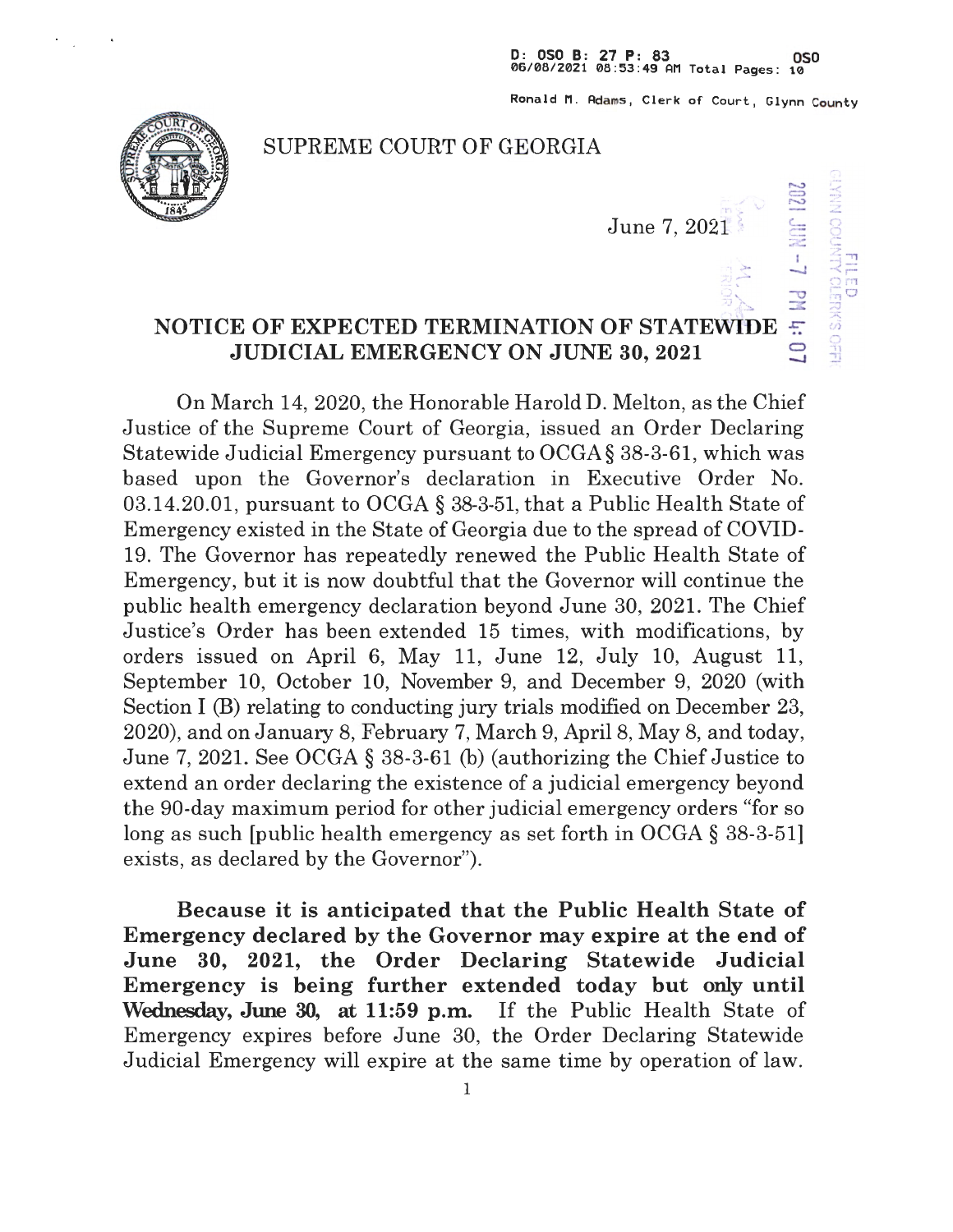Pursuant to Section VIII (A) of today's extension order, courts, lawyers, litigants, and the public are hereby given notice of the expected termination of the statewide judicial emergency order.

## **I. The Termination of the Chief Justice's Statewide Judicial Emergency Order Will Reimpose All Deadlines Still Suspended and Tolled by the Order.**

The Chief Justice's March 14, 2020 Order suspended, tolled, extended, and otherwise granted relief from any deadlines and other time schedules and filing requirements (referred to collectively herein as "deadlines") imposed by otherwise applicable statutes, rules, regulations, or court orders in civil and criminal cases and administrative matters. As discussed further in today's extension order, most of those deadlines were reimposed on *litigants* as of July 14, 2020, and the deadlines in OCGA §§ 17-7-50 and 17-7-50.1 for indicting detained individuals were reimposed as of May 14, 2021. However, recognizing the substantial backlog of pending cases, other deadlines imposed on *courts* have remained suspended and tolled, and due to the lengthy prohibition on almost all grand jury proceedings and jury trials, other deadlines for grand jury proceedings and deadlines calculated by reference to the date of a civil or criminal jury trial or a grand jury proceeding have also remained suspended and tolled.

**When the Chief Justice's Statewide Judicial Emergency Order expires,** *all* **deadlines that have remained suspended and tolled based on that order will be** *immediately* **reimposed. This** will include deadlines imposed by statutes and rules for courts to hold hearings, conduct other proceedings, decide motions, and issue other orders, as well as statutory speedy trial and other requirements tied to grand jury proceedings and jury trials. As discussed further below, **certain deadlines may still be suspended or tolled based on a**  local judicial emergency order issued under OCGA §§ 38-3-61 **and 38-3-62 (a) or an order granting relief from statutory speedy trial requirements issued under OCGA § 38-3-62 (b), but only if such orders are validly issued. To avoid serious**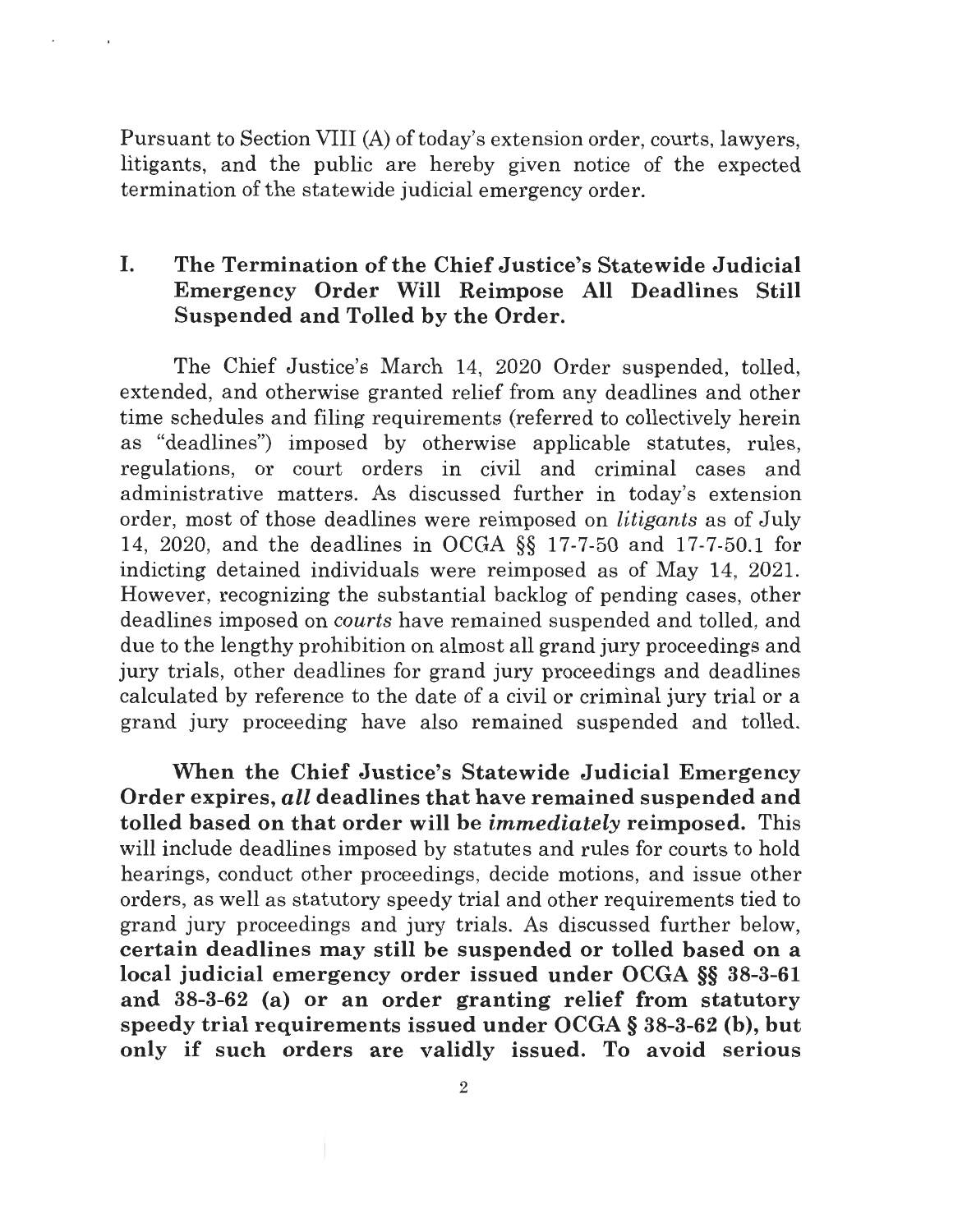**complications in calculating deadlines, such orders should be issued in time to avoid any gap after the expiration of the Chief Justice's Order.** 

A judge issuing any sort of order addressing the consequences of the COVID-19 pandemic should consider the authority by which the order is issued and must comply with any constitutional, statutory, uniform rule, or other requirements for such an order.

Note that **eme~gency amendments to court and bar rules** on such matters as videoconferencing and CLE requirements are based on the Supreme Court's constitutional rule-making authority rather than on statutory judicial emergency authority. Those amendments will remain in effect after the termination of the Chief Justice's Statewide Judicial Emergency Order for the period specified in each amendment, as the Court considers whether to make each amendment permanent, modify it, or allow it to expire.

## II. Local Judicial Emergency Orders Under OCGA §§ **38-3-61 and 38-3-62 (a).**

During the COVID-19 pandemic, many courts in Georgia have issued orders with the term "judicial emergency" in the caption or body of the order. However, OCGA §§ 38-3-60 to 38-3-64 provide the only *statutory* authority to issue orders declaring the existence of a **judicial emergency and the only authority for** *two particular types of emergency actions.* First, a statutorily authorized judicial emergency order may grant relief from otherwise **applicable legal deadlines.** See OCGA § 38-3-62 (a) ("An authorized judicial official in an order declaring a judicial emergency, or in an order modifying or extending a judicial emergency order, is authorized to suspend, toll, extend, or otherwise grant relief from deadlines or<br>other time schedules or filing requirements imposed by otherwise other time schedules or filing requirements imposed by otherwise applicable statutes, rules, regulations, or court orders, whether in civil or criminal cases or administrative matters . . ."). **Second, a statutorily authorized judicial emergency order may designate**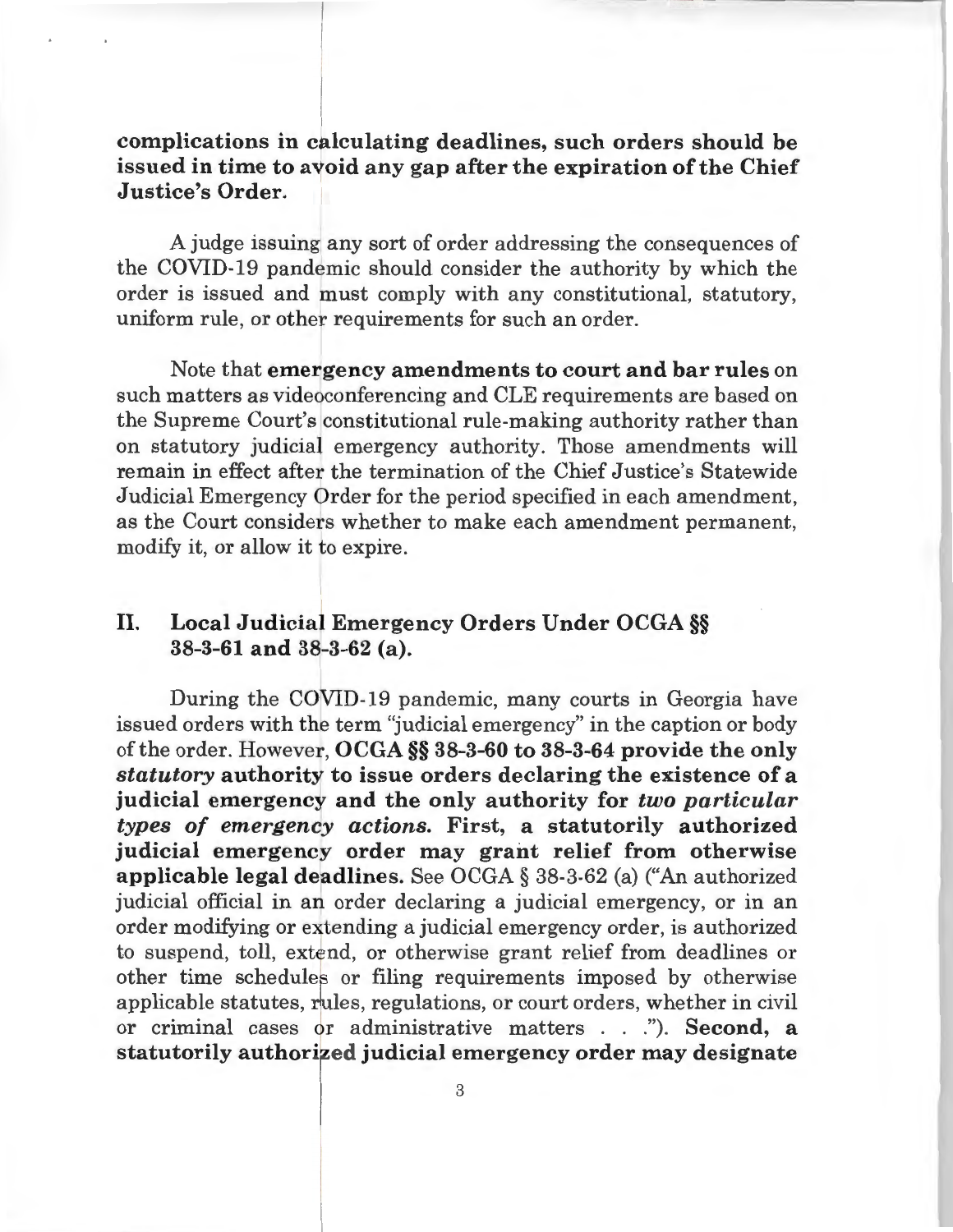**an alternate court facility.** See OCGA § 38-3-61 (c) ("In the event the circumstances underlying the judicial emergency make access to the office of a clerk of court or a courthouse impossible or impractical, the order declaring the judicial emergency shall designate another facility, which is reasonably accessible and appropriate, for the conduct of court business.").

In addition to various technical requirements regarding the content of and notifications regarding judicial emergency orders found in OCGA §§ 38-3-61 (a) and 38-3-63, **there are several important**  limitations on this statutory authority. First, only the Chief **Justice of the Georgia Supreme Court or a chief judge of a Georgia superior cpurt judicial circuit is authorized to declare a judicial emergency.** See OCGA §§ 38-3-60 (1) (defining "authorized judicial official"); 38-3-61 (a) (stating that "[a]n authorized judicial official is authorized fo declare the existence of a judicial emergency . . ."). A "judicial emergency" order issued by any other judge is not a valid<br>order under these statutes. order under these statutes.

Second, the order must be based on a determination that a "judicial emergency" exists in the pertinent jurisdiction.  $OCGA \$  38-3-60 (2) defines "judicial emergency" as

 $(A)$  A state of emergency declared by the Governor under Part 1 of this article:

- (B) A public health emergency under Code Section  $31 - 12 - 1.1$ :
- (C) A local emergency under Code Section 36-69-2; or

(D) Such other serious emergency

when, as determined by an authorized judicial official, the emergency substantially endangers or infringes upon the normal functioning of the judicial system, the ability of persons to avail themselves of the judicial system, or the ability of litigants or others to have access to the courts or to meet schedules or time deadlines imposed by court order or rule, statute, or administrative rule or regulation.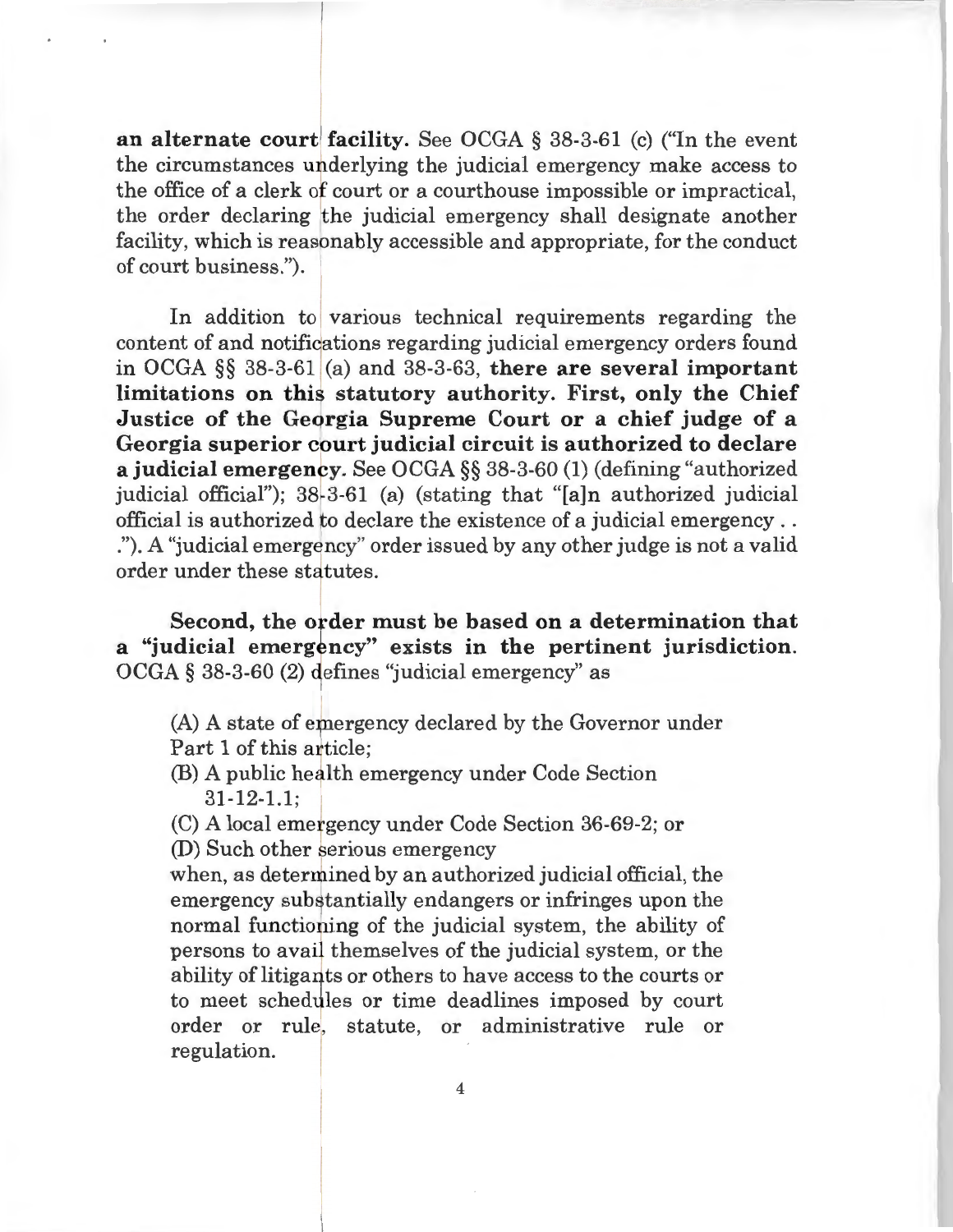Thus, judicial emergencies are not limited to an ongoing public health state of emergency declared by the Governor or the Department of Public Health. A judicial emergency may also be declared due to serious problems  $-$  like the ongoing consequences of the pandemic, which required major restrictions on in-person judicial proceedings and otherwise created backlogs of cases  $-$  that substantially infringe upon the normal functioning of the judicial system, the ability of people to avail themselves of the judicial system, or the ability of litigants to have otherwise created backlogs of cases – that substantially<br>the normal functioning of the judicial system, the abili<br>avail themselves of the judicial system, or the ability of li<br>access to the courts or meet the normal legal

However, except for judicial emergency orders issued by the Chief Justice based upon the existence of a public health emergency declared by the Governor under OCGA § 38-3-51 (like the Statewide Judicial Emergency Order that was extended most recently today), judicial **emergency orders are limited in duration to no more than 90**  days in 30-day increments – "an initial duration of not more than 30 days; provided, however, that the order may be modified or extended for no more than two periods not exceeding 30 days each[.]" OCGA  $\S$ 38-3-61 (b). Thus, chief judges of superior court circuits who have issued or plan to issue a local judicial emergency order under OCGA § 38-3-61 must ensure that the duration of such order or extension thereof complies with these duration limitations.

Accordingly, a chief judge of a superior court circuit who previously declared a local judicial emergency and issued an order under OCGA  $\S$  38-3-61 based upon public health issues related to the COVID-19 pandemic may be authorized to declare a *different* local judicial emergency and issue a new order under  $OCGA \$ § 38-3-61 based on the "other serious emergency" provision of OCGA § 38-3-60 (2) (D) if the backlog of cases and proceedings caused by the pandemic meet the standard set forth in that statutory provision, although the new order would be limited in duration to 30 days with at most two 30-day extensions. Note that if the local judicial emergency is affecting a class of court other than or in addition to the superior court, the chief judge of the superior court judicial circuit remains the only local judge with authority to issue an order under OCGA  $\S$  36-3-61 and 38-3-62 to grant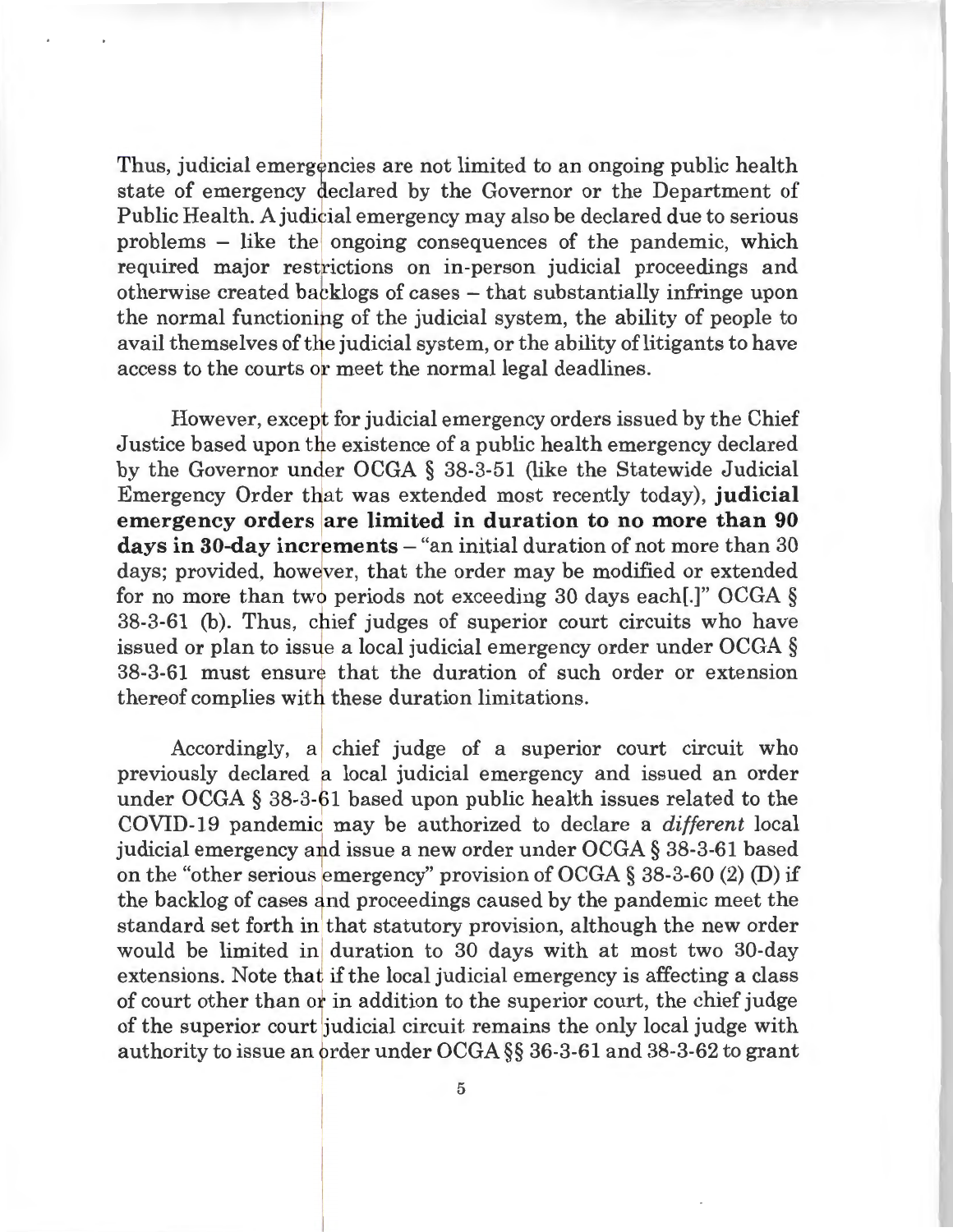relief from legal deadlines applicable to that other class of court or to designate an alternate court facility for it. Finally, note again the importance of avoiding even short gaps in the suspension and tolling of specific legal deadlines between the expiration of the Chief Justice's Statewide Judicial Emergency Order or a previous local judicial emergency order and any new local judicial emergency order because gaps of even a day or two may greatly complicate the calculation of the deadlines applicable to many cases.

### III. Local Orders Under OCGA § 38-3-62 (b) (Senate Bill 163) **Suspending Statutory Speedy Trial Requirements**  *Following* a Judicial Emergency.

Senate Bill 163, which was passed by the General Assembly during the 2021 legislative session, amended OCGA  $\S$  38-3-62 to add a subsection (b), which authorizes the chief judge of a Georgia superior court judicial circuit or the chief judge of a Georgia state court to suspend, toll, extend, modify, or otherwise grant relief from the statutory speedy trial requirements imposed by OCGA  $\S$ § 17-7-170 and 17-7-171, in that judge's court in a particular county and for a limited duration, *following* a judicial emergency if compliance with such requirements is impracticable under the totality of the circumstances arising from the preceding judicial emergency. This new provision will provide superior and state courts that have large backlogs of criminal cases which may need jury trials to resolve and that have not been able to hold jury trials due to public health restrictions more time to address those backlogs after a judicial emergency ends.

Detailed guidance and model forms for the order and supporting certification required by OCGA  $\S$  38-3-62 (b) have been provided to superior and state court judges by their court councils. It is important to understand that orders issued under this provision are *not* themselves "judicial mergency" orders but rather must *follow* a valid statutory judicial emergency order issued under OCGA  $\S$  38-3-61; may grant relief *only* for a limited period and *only* from statutory speedy trial requirements (not from other legal deadlines); must be issued for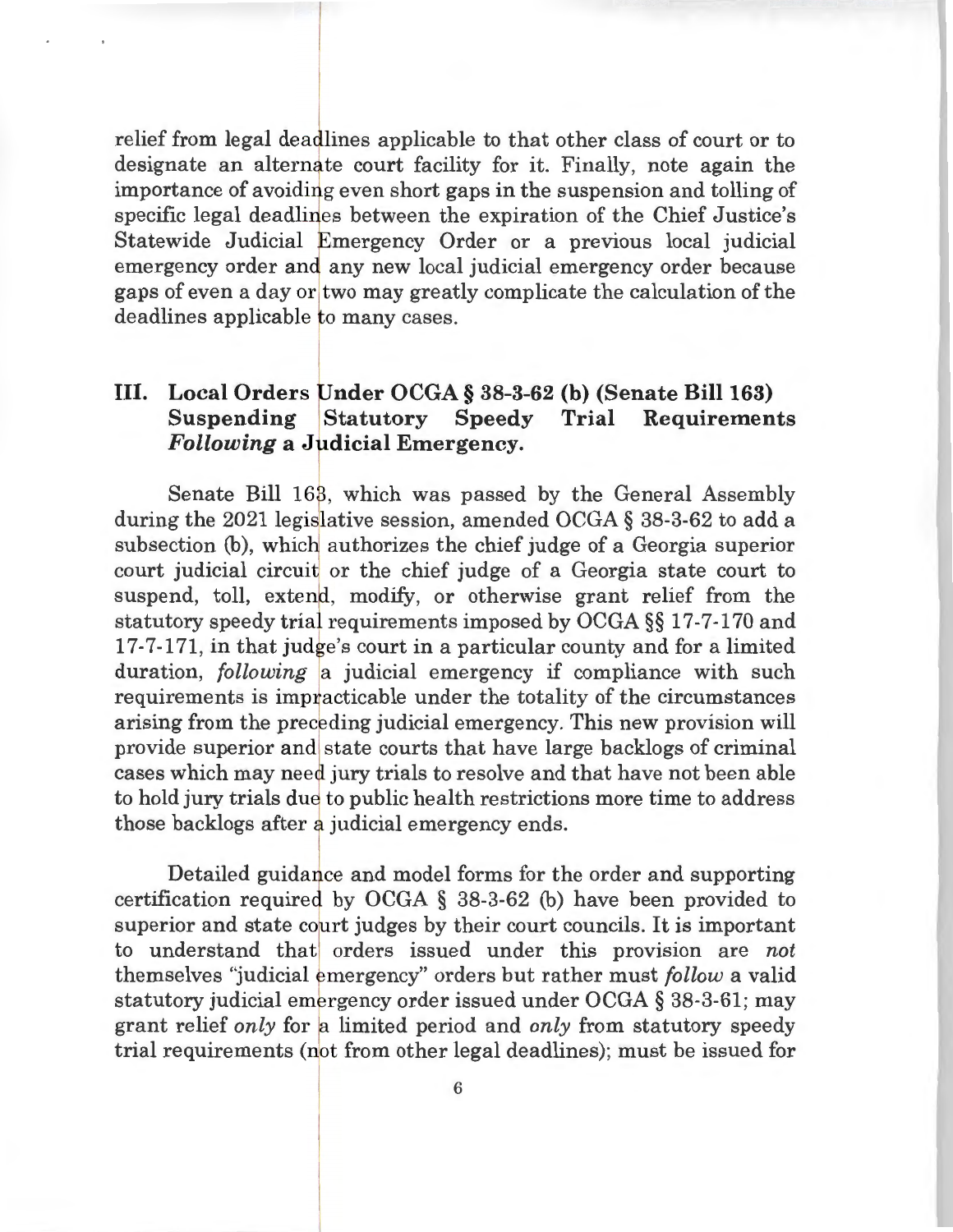a superior or state court in a *particular county* based on that court and county's particular circumstances, as shown by a detailed certification; and must include a *plan* to resolve cases in which a statutory speedy trial demand has been filed as expeditiously as possible.

Because an order under  $OCGA \$   $38-3-62$  (b) must be based on "the totality of the circumstances arising from the preceding judicial emergency," id. § 38 3-62 (b) (2) (B), **it may be preferable to issue**  such orders immediately following and based upon the Statewide Judicial Emergency Order, which affected the **judicial system for more than 15 months, rather than following**  and based upon a local judicial emergency order that may be issued or may extend after the Statewide Judicial Emergency **Order expires and that can be in effect for a maximum of 90 days.** Note also that Senate Bill 163's amendment enacting OCGA §  $38-3-62$  (b) takes effect on July 1, 2021, which is immediately after the statewide judicial emergency order is expected to terminate. Avoiding any gap in time between orders granting relief from statutory speedy trial requirements will avoid major calculation complications, but an order under OCGA § 38-3-62 (b), while it may be entered before July 1, 2021, will have no legal effect until the new statutory provision becomes effective on the first minute of that day.

#### **IV. Local**  Orders **Regarding Court Operations and Management.**

During the COVID-19 pandemic, many orders that have been captioned or include the term "judicial emergency" are not statutorily authorized judicial emergency orders, which, to repeat, may be issued only by the Chief Justice or a chief judge of a superior court judicial circuit, may grant relief from legal deadlines or designate alternate court facilities, and are subject to other statutory requirements and limitations. These local orders instead address matters of court operations and marlagement, including access to courthouses and courtrooms, designation of proceedings that will be conducted remotely and details on how such proceedings will be conducted, public health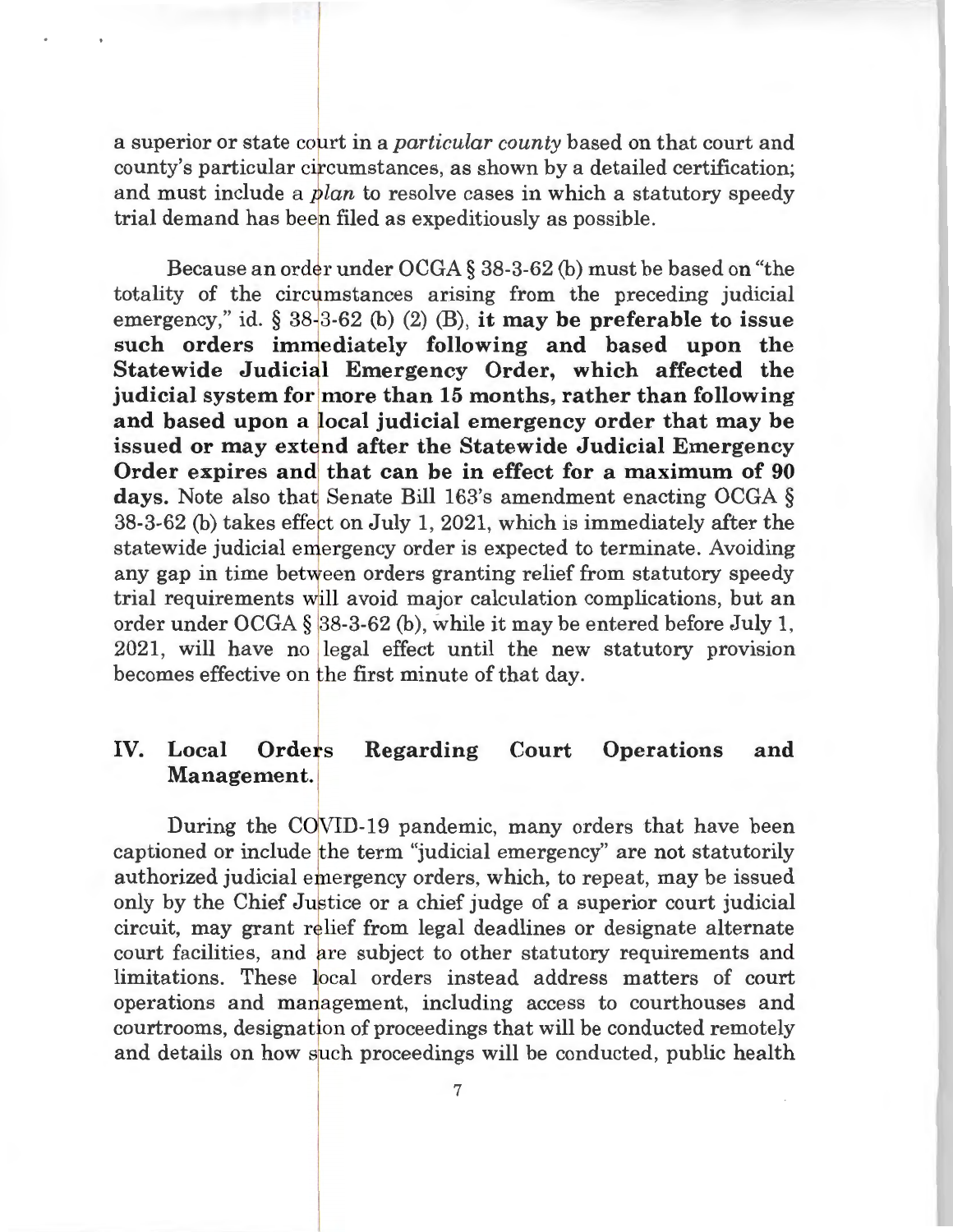precautions for in-person proceedings, such as wearing masks and social distancing, scheduling issues not requiring relief from legal requirements, etc. Many of these local orders have followed the guidance provided in the Chief Justice's Statewide Judicial Emergency Order, as extended and modified, and in the various guidance documents in the Appendix to the Order.

The termination of the Statewide Judicial Emergency Order will not necessarily affect these local orders. To the extent the judge or judges issuing such orders have authority to issue orders regarding court operations and management, the orders will continue in effect and similar orders may be issued. Even after the Chief Justice's Order expires, some of its provisions may provide useful guidance for local orders. For example, courts may decide to retain published operating guidelines for in-court proceedings so that persons coming to court can understand the precautions being taken to protect their health, although those guidelines may need to be revised to reflect changing public health guidance. Courts may also decide to retain their local committees of judicial system participants to consult with regarding modifications of operating guidelines due to changing public health guidance as well as ways to restore the local court system to full operations and resolve the backlog of cases. And all Georgia courts should continue to emphasize professionalism among lawyers and judges as we emerge from the pandemic but continue to deal with its many effects.

#### **V.** Distribution of This Notice.

This notice shall immediately be sent to the judges and clerks of all courts in this Stafe, including the clerk of the Court of Appeals of Georgia, such service to be accomplished through means to assure expeditious receipt, which include electronic means. Notice shall also be sent to the news media, the State Bar of Georgia, and the officials and entities listed below.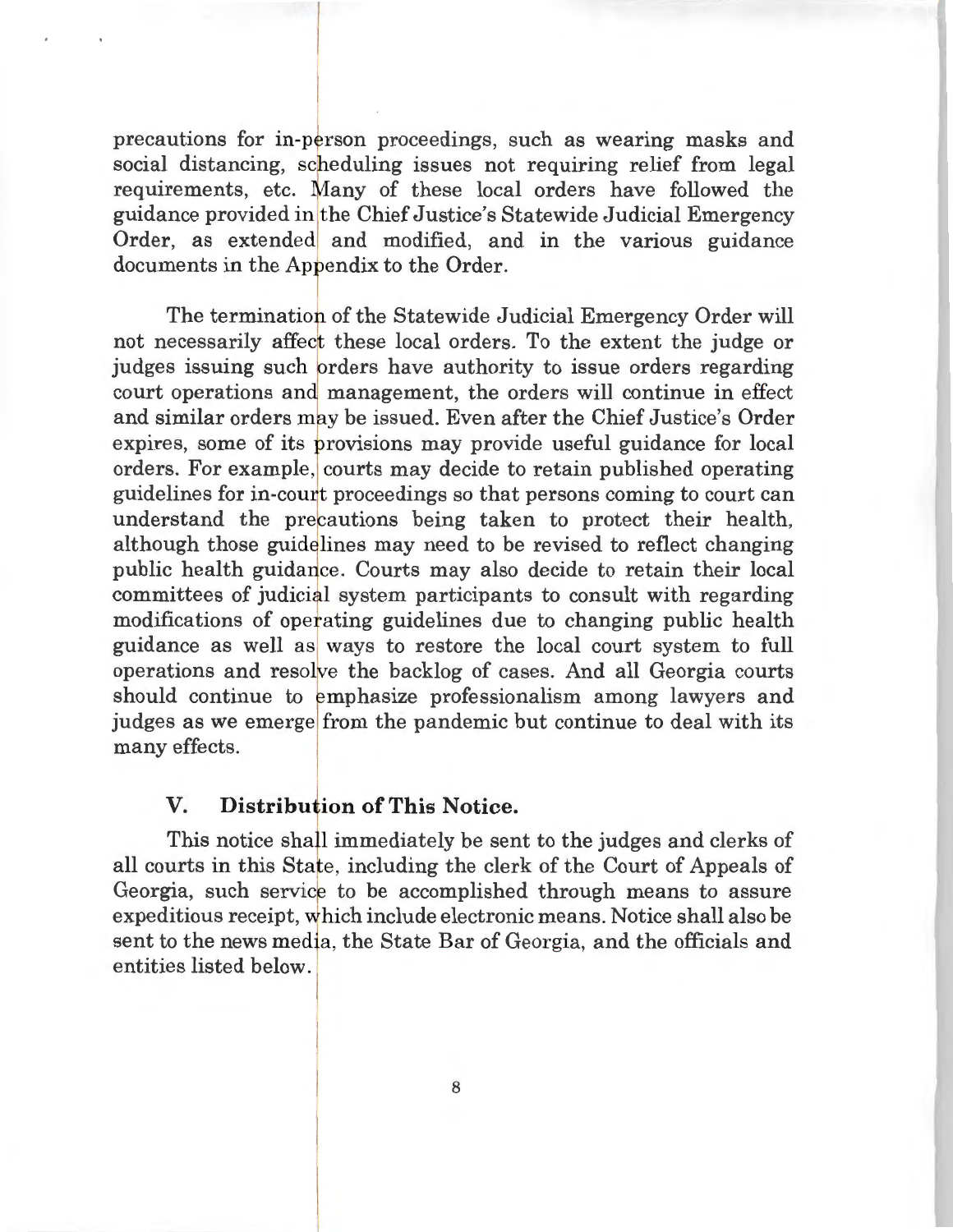IT IS SO ORDERED this  $7<sup>th</sup>$  day of June, 2021.

Chief Justice Harold D. Melton Supreme Court of Georgia